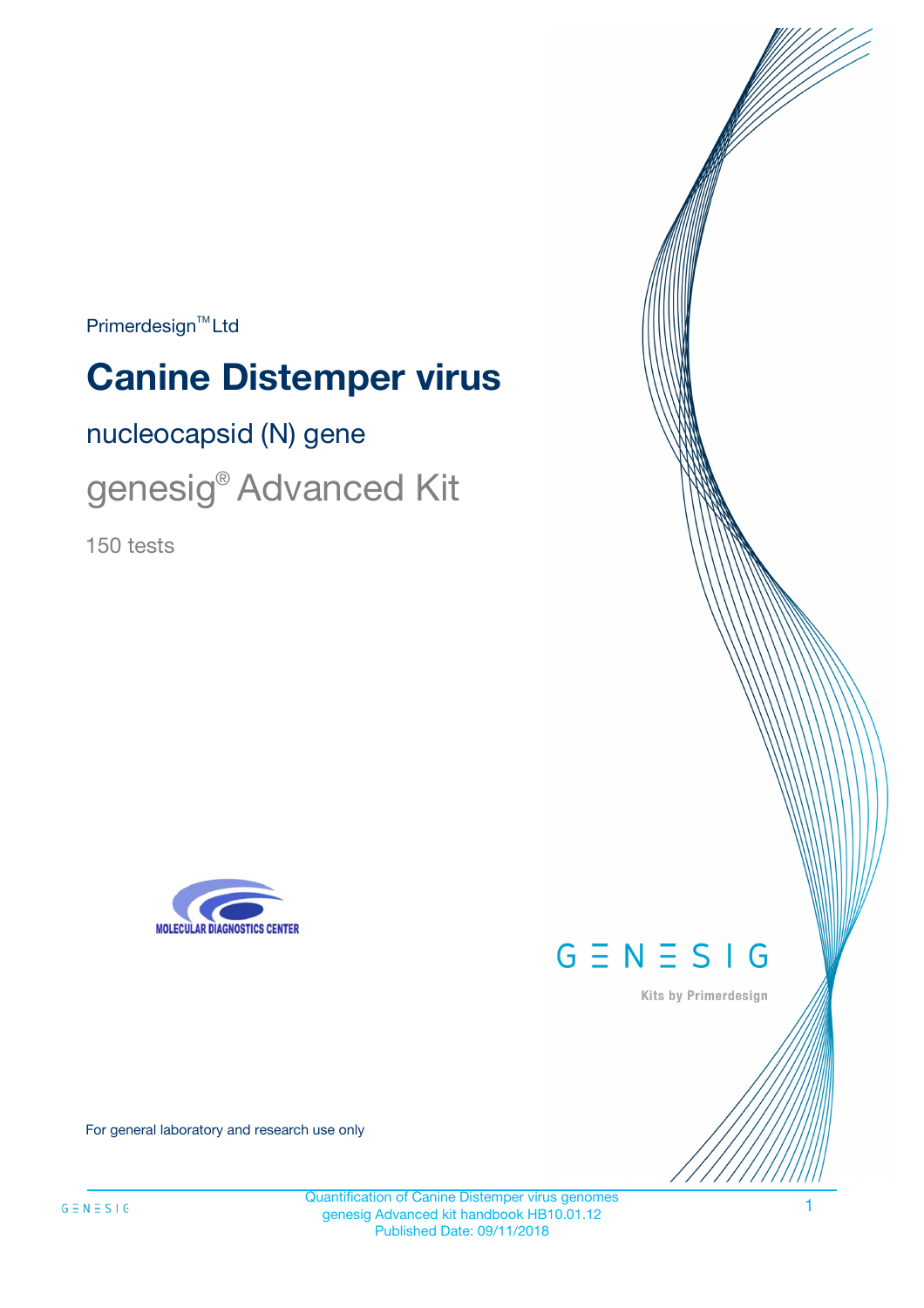### Introduction to Canine Distemper virus

Canine distemper virus (CDV) is a single-stranded RNA virus of the Paramyxoviridae family. The linear genome is around 16K nucleotides in length encoding genes for nucleocapsid and matrix proteins as well as haemaglutinin and fusion glycoproteins. The virus is enveloped and may be up to 250nm in diameter.

Canine distemper is one of the most significant and highly contagious viral diseases seen in dogs although it can also infect wild animals such as wolves, foxes and raccoons. Infection is transmitted by inhalation of contaminated bodily secretions and excretions initially targeting the bronchial lymph nodes and tonsils but subsequently entering the blood stream. From here infection targets the respiratory and gastrointestinal tract, urogenital epithelium, central nervous system and the optic nerve.

The initial mucosal phase of the infection presents with pneumonia, nasal discharge, fever and cough as a result of the virus attacking the mucosal membranes. Subsequently, the virus attacks the nervous system in the neurological phase causing seizures, tremors, imbalance and weakened limbs. Mortality rates vary, depending on the immune status of the infected animal but can reach 50%. There are a number of vaccines available against this virus and several potential treatments under investigation.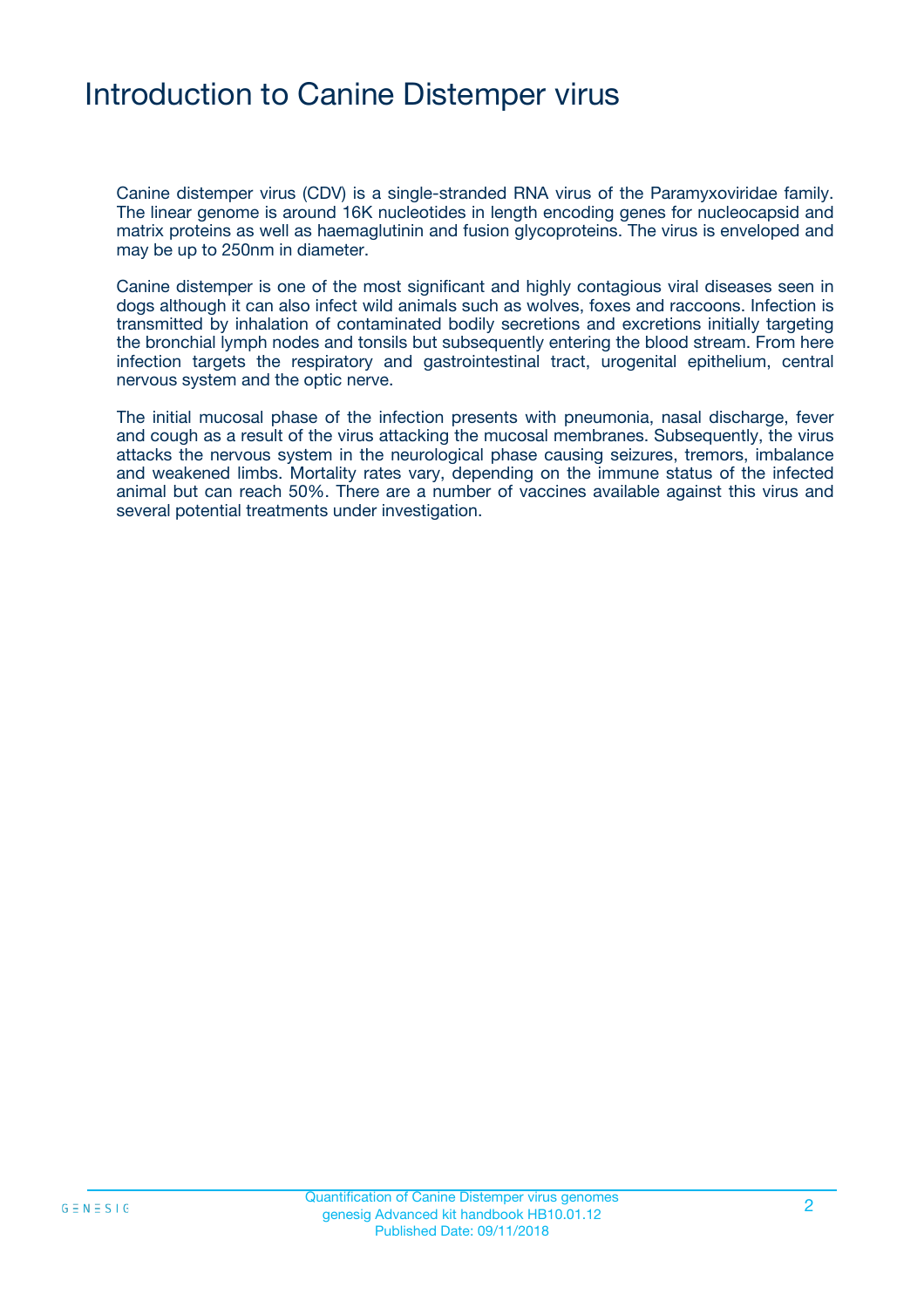# **Specificity**

The Primerdesign genesig Kit for Canine Distemper virus (CDV) genomes is designed for the in vitro quantification of CDV genomes. The kit is designed to have a broad detection profile. Specifically, the primers represent 100% homology with over 95% of the NCBI database reference sequences available at the time of design.

The dynamics of genetic variation means that new sequence information may become available after the initial design. Primerdesign periodically reviews the detection profiles of our kits and when required releases new versions.

If you require further information, or have a specific question about the detection profile of this kit then please send an e.mail to enquiry@primerdesign.co.uk and our bioinformatics team will answer your question.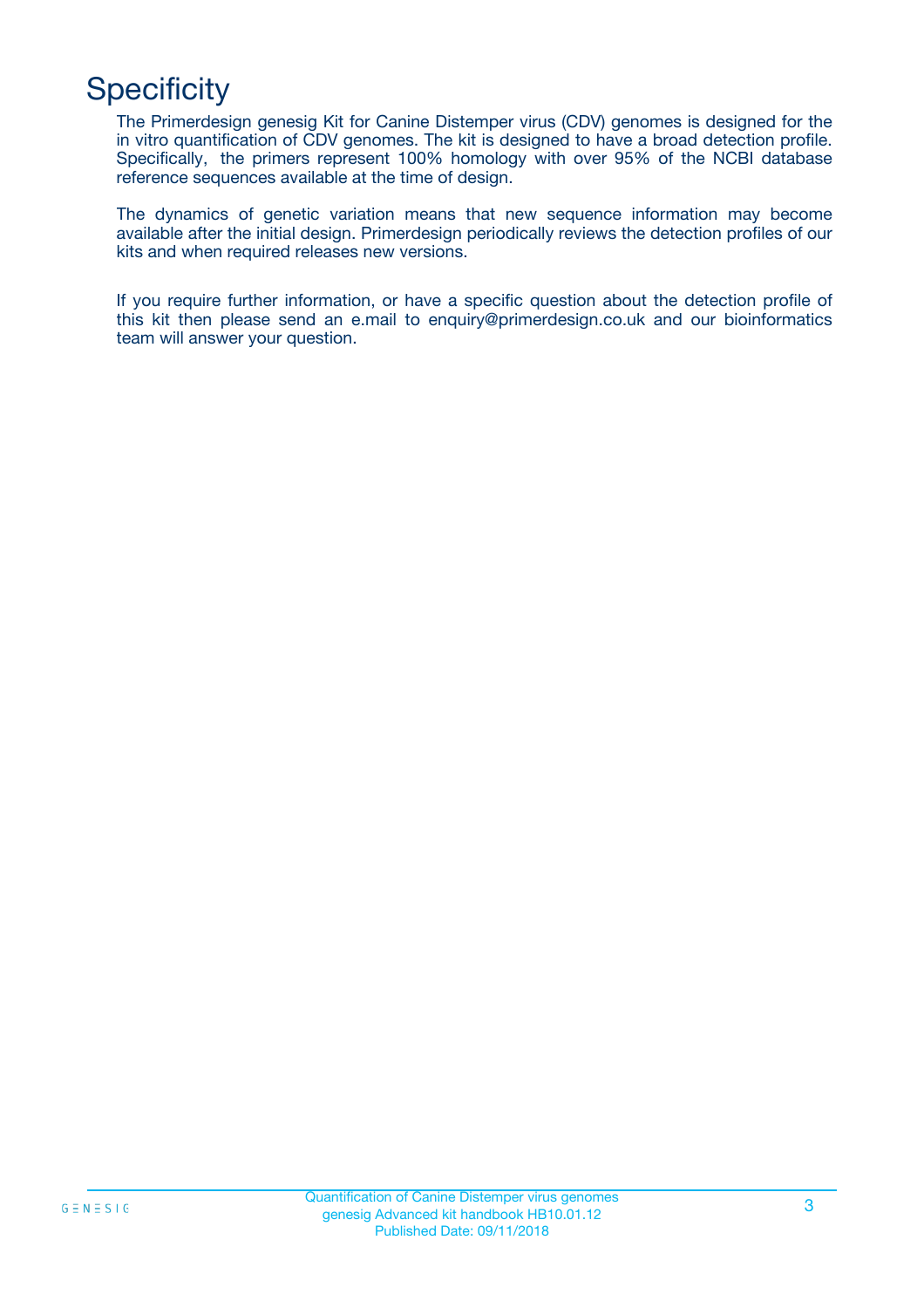### **Kit contents**

- **CDV specific primer/probe mix (150 reactions BROWN) FAM labelled**
- **CDV positive control template (for Standard curve RED)**
- **Internal extraction control primer/probe mix (150 reactions BROWN) VIC labelled as standard**
- **Internal extraction control RNA (150 reactions BLUE)**
- **Endogenous control primer/probe mix (150 reactions BROWN) FAM labelled**
- **RNase/DNase free water (WHITE) for resuspension of primer/probe mixes**
- **Template preparation buffer (YELLOW) for resuspension of internal control template, positive control template and standard curve preparation**

### **Reagents and equipment to be supplied by the user**

#### **Real-time PCR Instrument**

#### **Extraction kit**

This kit is recommended for use with genesig Easy DNA/RNA Extraction kit. However, it is designed to work well with all processes that yield high quality RNA and DNA with minimal PCR inhibitors.

#### **oasigTM lyophilised OneStep or Precision**®**PLUS OneStep 2X RT-qPCR Master Mix** Contains complete OneStep RT-qPCR master mix

**Pipettors and Tips**

**Vortex and centrifuge**

**Thin walled 1.5 ml PCR reaction tubes**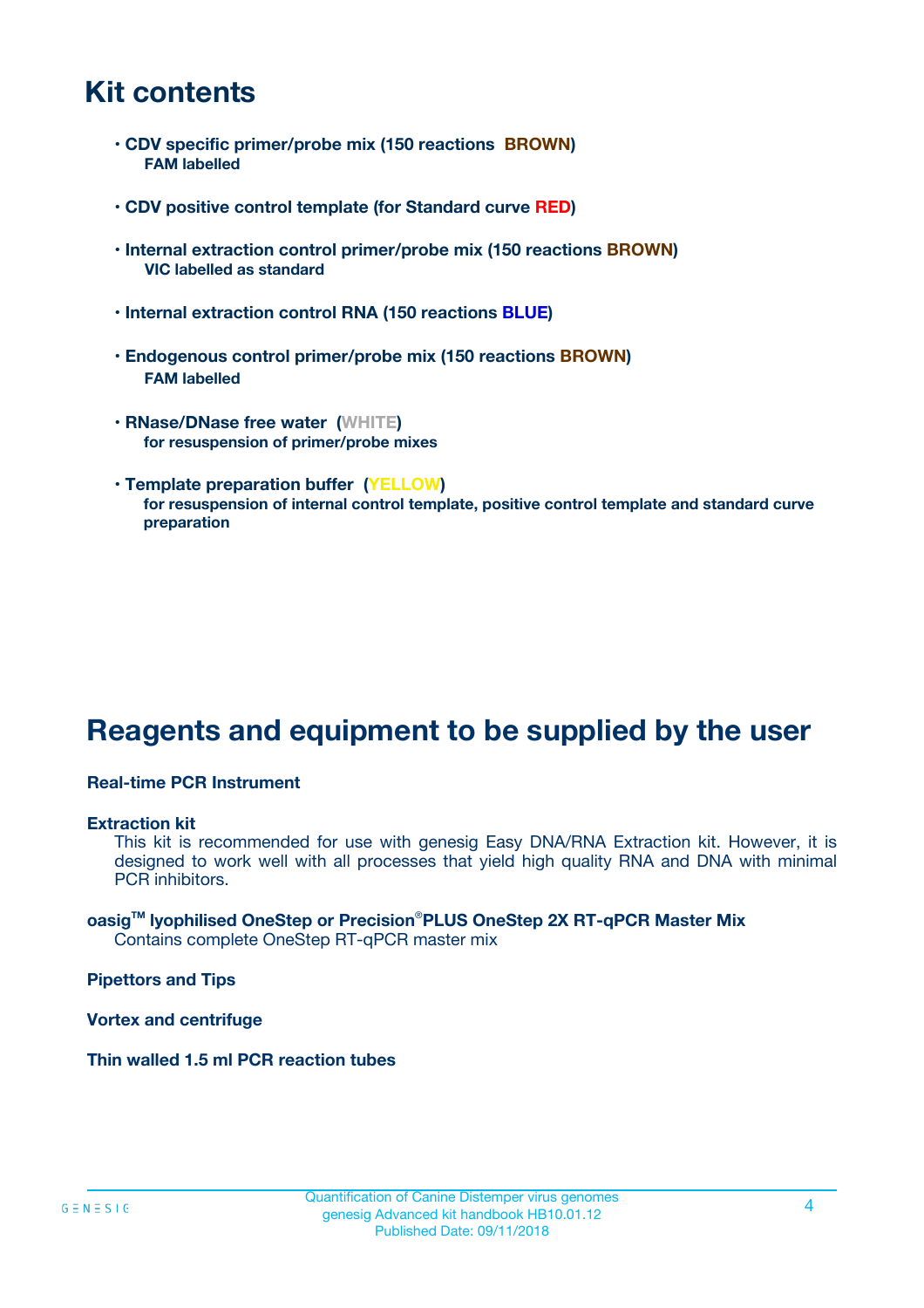### Kit storage and stability

This kit is stable at room temperature but should be stored at -20ºC on arrival. Once the lyophilised components have been resuspended they should not be exposed to temperatures above -20°C for longer than 30 minutes at a time and unnecessary repeated freeze/thawing should be avoided. The kit is stable for six months from the date of resuspension under these circumstances.

If a standard curve dilution series is prepared this can be stored frozen for an extended period. If you see any degradation in this serial dilution a fresh standard curve can be prepared from the positive control.

Primerdesign does not recommend using the kit after the expiry date stated on the pack.

### Suitable sample material

All kinds of sample material suited for PCR amplification can be used. Please ensure the samples are suitable in terms of purity, concentration, and RNA/DNA integrity (An internal PCR control is supplied to test for non specific PCR inhibitors). Always run at least one negative control with the samples. To prepare a negative-control, replace the template RNA sample with RNase/DNase free water.

### Dynamic range of test

Under optimal PCR conditions genesig CDV detection kits have very high priming efficiencies of >95% and can detect less than 100 copies of target template.

### Notices and disclaimers

This product is developed, designed and sold for research purposes only. It is not intended for human diagnostic or drug purposes or to be administered to humans unless clearly expressed for that purpose by the Food and Drug Administration in the USA or the appropriate regulatory authorities in the country of use. During the warranty period Primerdesign genesig detection kits allow precise and reproducible data recovery combined with excellent sensitivity. For data obtained by violation to the general GLP guidelines and the manufacturer's recommendations the right to claim under guarantee is expired. PCR is a proprietary technology covered by several US and foreign patents. These patents are owned by Roche Molecular Systems Inc. and have been sub-licensed by PE Corporation in certain fields. Depending on your specific application you may need a license from Roche or PE to practice PCR. Additional information on purchasing licenses to practice the PCR process may be obtained by contacting the Director of Licensing at Roche Molecular Systems, 1145 Atlantic Avenue, Alameda, CA 94501 or Applied Biosystems business group of the Applera Corporation, 850 Lincoln Centre Drive, Foster City, CA 94404. In addition, the 5' nuclease assay and other homogeneous amplification methods used in connection with the PCR process may be covered by U.S. Patents 5,210,015 and 5,487,972, owned by Roche Molecular Systems, Inc, and by U.S. Patent 5,538,848, owned by The Perkin-Elmer Corporation.

### Trademarks

Primerdesign™ is a trademark of Primerdesign Ltd.

genesig® is a registered trademark of Primerdesign Ltd.

The PCR process is covered by US Patents 4,683,195, and 4,683,202 and foreign equivalents owned by Hoffmann-La Roche AG. BI, ABI PRISM® GeneAmp® and MicroAmp® are registered trademarks of the Applera Genomics (Applied Biosystems Corporation). BIOMEK® is a registered trademark of Beckman Instruments, Inc.; iCycler™ is a registered trademark of Bio-Rad Laboratories, Rotor-Gene is a trademark of Corbett Research. LightCycler™ is a registered trademark of the Idaho Technology Inc. GeneAmp®, TaqMan® and AmpliTaqGold® are registered trademarks of Roche Molecular Systems, Inc., The purchase of the Primerdesign ™ reagents cannot be construed as an authorization or implicit license to practice PCR under any patents held by Hoffmann-LaRoche Inc.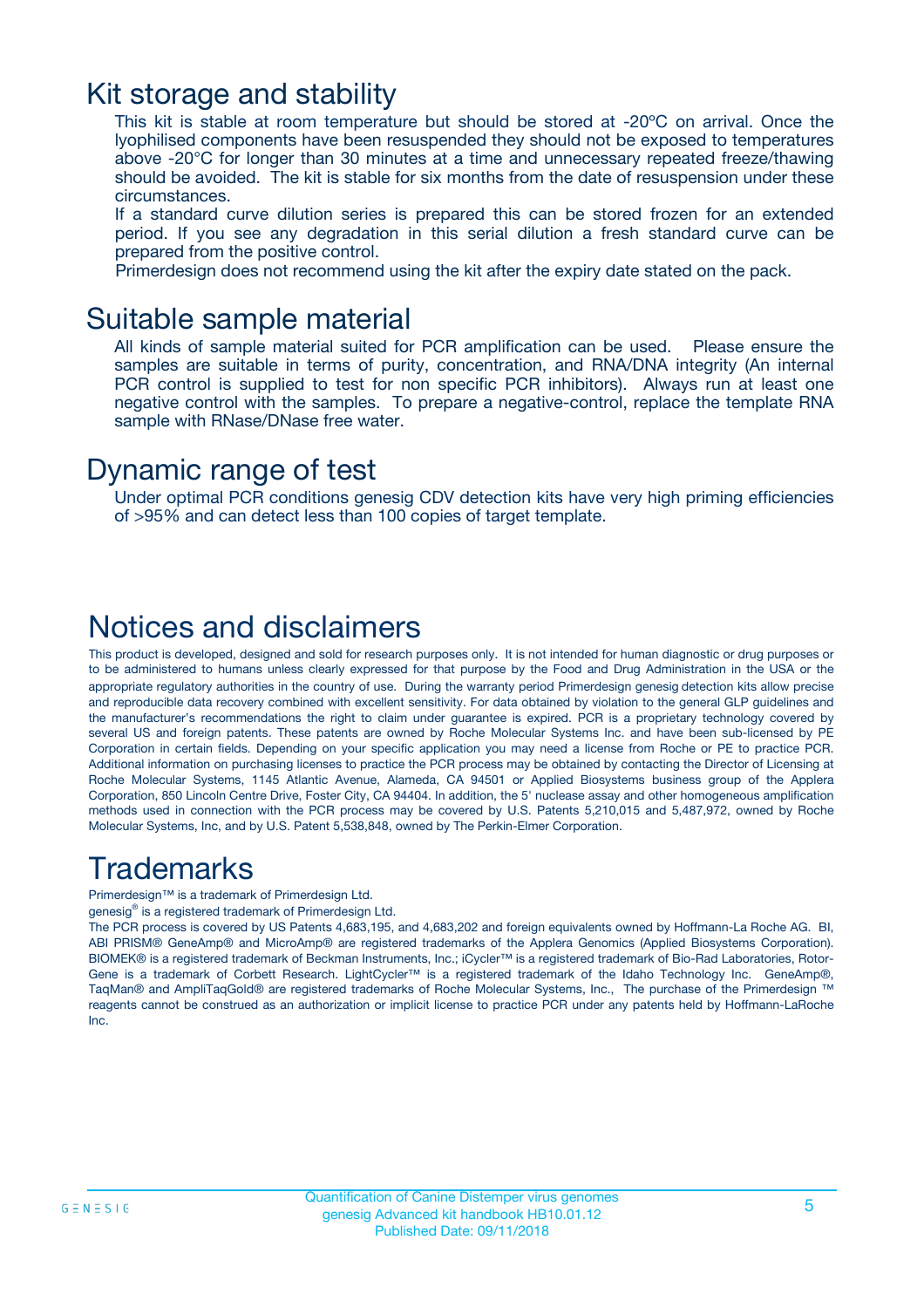### **Principles of the test**

#### **Real-time PCR**

A CDV specific primer and probe mix is provided and this can be detected through the FAM channel.

The primer and probe mix provided exploits the so-called TaqMan® principle. During PCR amplification, forward and reverse primers hybridize to the CDV cDNA. A fluorogenic probe is included in the same reaction mixture which consists of a DNA probe labeled with a 5`-dye and a 3`-quencher. During PCR amplification, the probe is cleaved and the reporter dye and quencher are separated. The resulting increase in fluorescence can be detected on a range of qPCR platforms.

#### **Positive control**

For copy number determination and as a positive control for the PCR set up, the kit contains a positive control template.

This can be used to generate a standard curve of CDV copy number / Cq value. Alternatively the positive control can be used at a single dilution where full quantitative analysis of the samples is not required. Each time the kit is used, at least one positive control reaction must be included in the run. A positive result indicates that the primers and probes for detecting the target CDV gene worked properly in that particular experimental scenario. If a negative result is obtained the test results are invalid and must be repeated. Care should be taken to ensure that the positive control does not contaminate any other kit component which would lead to false-positive results. This can be achieved by handling this component in a Post PCR environment. Care should also be taken to avoid cross-contamination of other samples when adding the positive control to the run. This can be avoided by sealing all other samples and negative controls before pipetting the positive control into the positive control well.

#### **Negative control**

To validate any positive findings a negative control reaction should be included every time the kit is used. For this reaction the RNase/DNase free water should be used instead of template. A negative result indicates that the reagents have not become contaminated while setting up the run.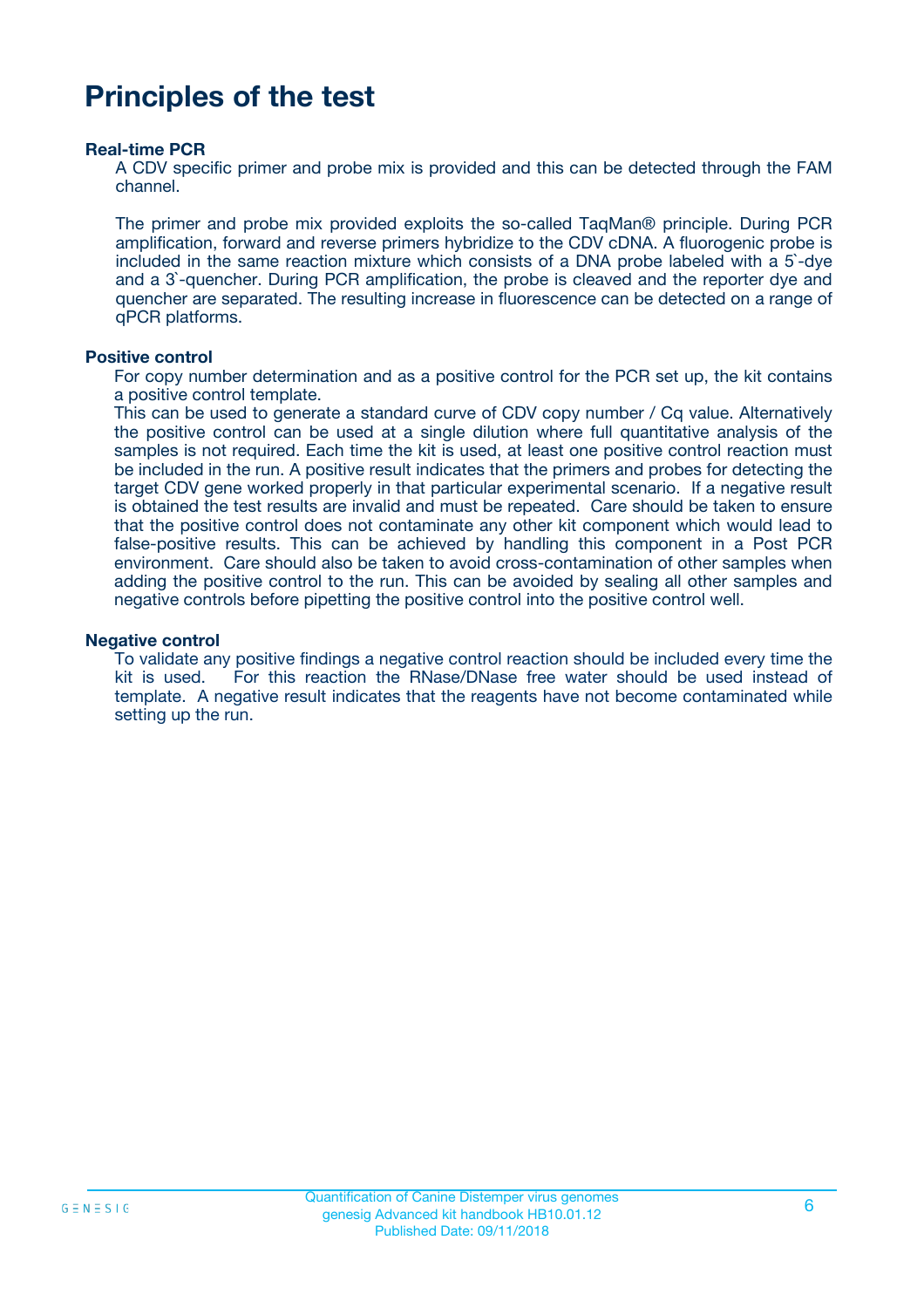#### **Internal RNA extraction control**

When performing RNA extraction, it is often advantageous to have an exogenous source of RNA template that is spiked into the lysis buffer. This control RNA is then co-purified with the sample RNA and can be detected as a positive control for the extraction process. Successful co-purification and qPCR for the control RNA also indicates that PCR inhibitors are not present at a high concentration.

A separate qPCR primer/probe mix are supplied with this kit to detect the exogenous RNA using qPCR. The PCR primers are present at PCR limiting concentrations which allows multiplexing with the target sequence primers. Amplification of the control cDNA does not interfere with detection of the CDV target cDNA even when present at low copy number. The Internal control is detected through the VIC channel and gives a Cq value of 28+/-3 depending on the level of sample dilution.

#### **Endogenous control**

To confirm extraction of a valid biological template, a primer and probe mix is included to detect an endogenous gene. Detection of the endogenous control is through the FAM channel and it is NOT therefore possible to perform a multiplex with the CDV primers. A poor endogenous control signal may indicate that the sample did not contain sufficient biological material.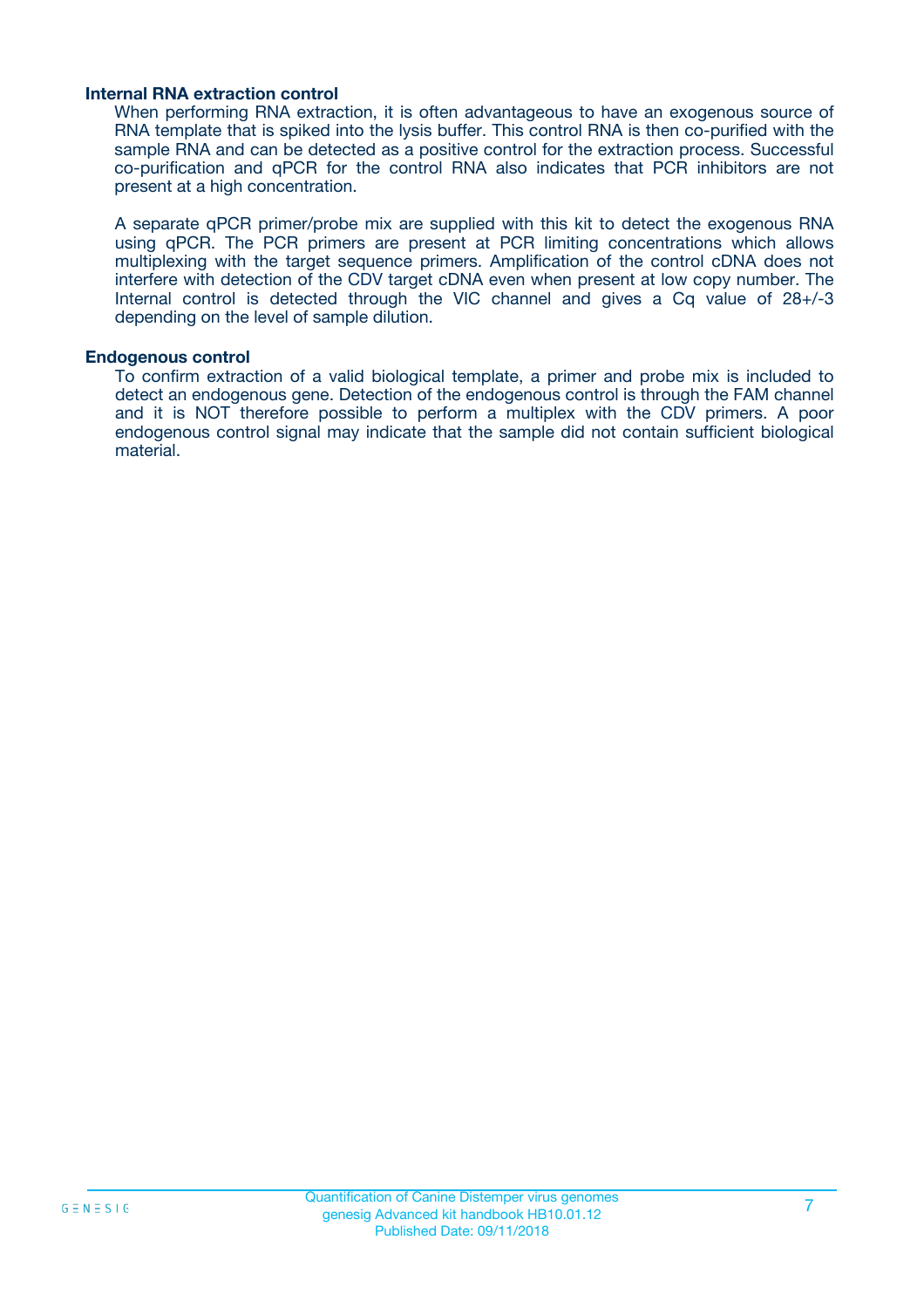### Resuspension protocol

To minimize the risk of contamination with foreign DNA, we recommend that all pipetting be performed in a PCR clean environment. Ideally this would be a designated PCR lab or PCR cabinet. Filter tips are recommended for all pipetting steps.

- **1. Pulse-spin each tube in a centrifuge before opening.** This will ensure lyophilised primer and probe mix is in the base of the tube and is not spilt upon opening the tube.
- **2. Resuspend the primer/probe mixes in the RNase/DNase free water supplied, according to the table below:**

To ensure complete resuspension, vortex each tube thoroughly.

| Component - resuspend in water                       |          |  |
|------------------------------------------------------|----------|--|
| <b>Pre-PCR pack</b>                                  |          |  |
| CDV primer/probe mix (BROWN)                         | $165$ µl |  |
| Internal extraction control primer/probe mix (BROWN) | $165$ µl |  |
| Endogenous control primer/probe mix (BROWN)          | 165 µl   |  |

**3. Resuspend the internal control template and positive control template in the template preparation buffer supplied, according to the table below:** To ensure complete resuspension, vortex each tube thoroughly.

| Component - resuspend in template preparation buffer |             |  |  |
|------------------------------------------------------|-------------|--|--|
| <b>Pre-PCR heat-sealed foil</b>                      |             |  |  |
| Internal extraction control RNA (BLUE)               |             |  |  |
| <b>Post-PCR heat-sealed foil</b>                     |             |  |  |
| CDV Positive Control Template (RED) *                | $500$ $\mu$ |  |  |

\* This component contains high copy number template and is a VERY significant contamination risk. It must be opened and handled in a separate laboratory environment, away from the other components.

### RNA extraction

The internal extraction control RNA can be added either to the RNA lysis/extraction buffer or to the RNA sample once it has been resuspended in lysis buffer.

#### **DO NOT add the internal extraction control RNA directly to the unprocessed biological sample as this will lead to degradation and a loss in signal.**

- **1. Add 4µ**l **of the Internal extraction control RNA (BLUE) to each sample in RNA lysis/extraction buffer per sample.**
- **2. Complete RNA extraction according to the manufacturer's protocols.**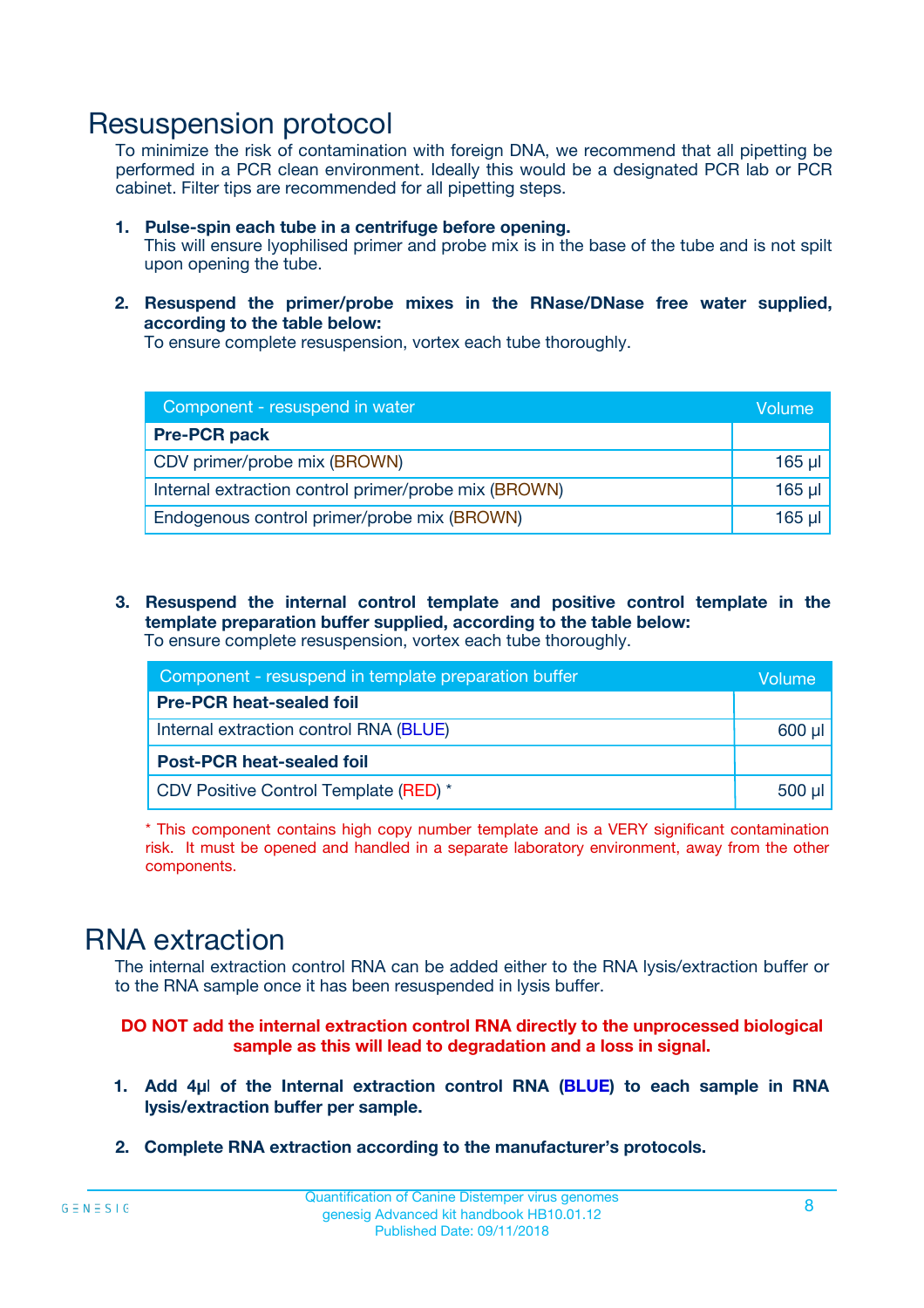# OneStep RT-qPCR detection protocol

#### **For optimum performance and sensitivity.**

All pipetting steps and experimental plate set up should be performed on ice. After the plate is poured proceed immediately to the OneStep amplification protocol. Prolonged incubation of reaction mixes at room temperature can lead to PCR artifacts that reduce the sensitivity of detection.

#### **1. For each RNA sample prepare a reaction mix according to the table below: Include sufficient reactions for positive and negative controls.**

| Component                                                    | <b>Volume</b> |
|--------------------------------------------------------------|---------------|
| oasig OneStep or PrecisionPLUS OneStep 2X RT-qPCR Master Mix | $10 \mu$      |
| CDV primer/probe mix (BROWN)                                 | 1 µI          |
| Internal extraction control primer/probe mix (BROWN)         | 1 µI          |
| <b>RNase/DNase free water (WHITE)</b>                        | $3 \mu$       |
| <b>Final Volume</b>                                          | 15 µl         |

**2. For each RNA sample prepare an endogenous control reaction according to the table below (optional):**

This control reaction will provide crucial information regarding the quality of the biological sample.

| Component                                                    | Volume          |
|--------------------------------------------------------------|-----------------|
| oasig OneStep or PrecisionPLUS OneStep 2X RT-qPCR Master Mix | 10 µl           |
| Endogenous control primer/probe mix (BROWN)                  | 1 µl            |
| <b>RNase/DNase free water (WHITE)</b>                        | $4 \mu$         |
| <b>Final Volume</b>                                          | $15$ µl $\vert$ |

- **3. Pipette 15µl of these mixes into each well according to your qPCR experimental plate set up.**
- **4. Pipette 5µl of RNA template into each well, according to your experimental plate set up.**

For negative control wells use 5µl of RNase/DNase free water. The final volume in each well is 20µl.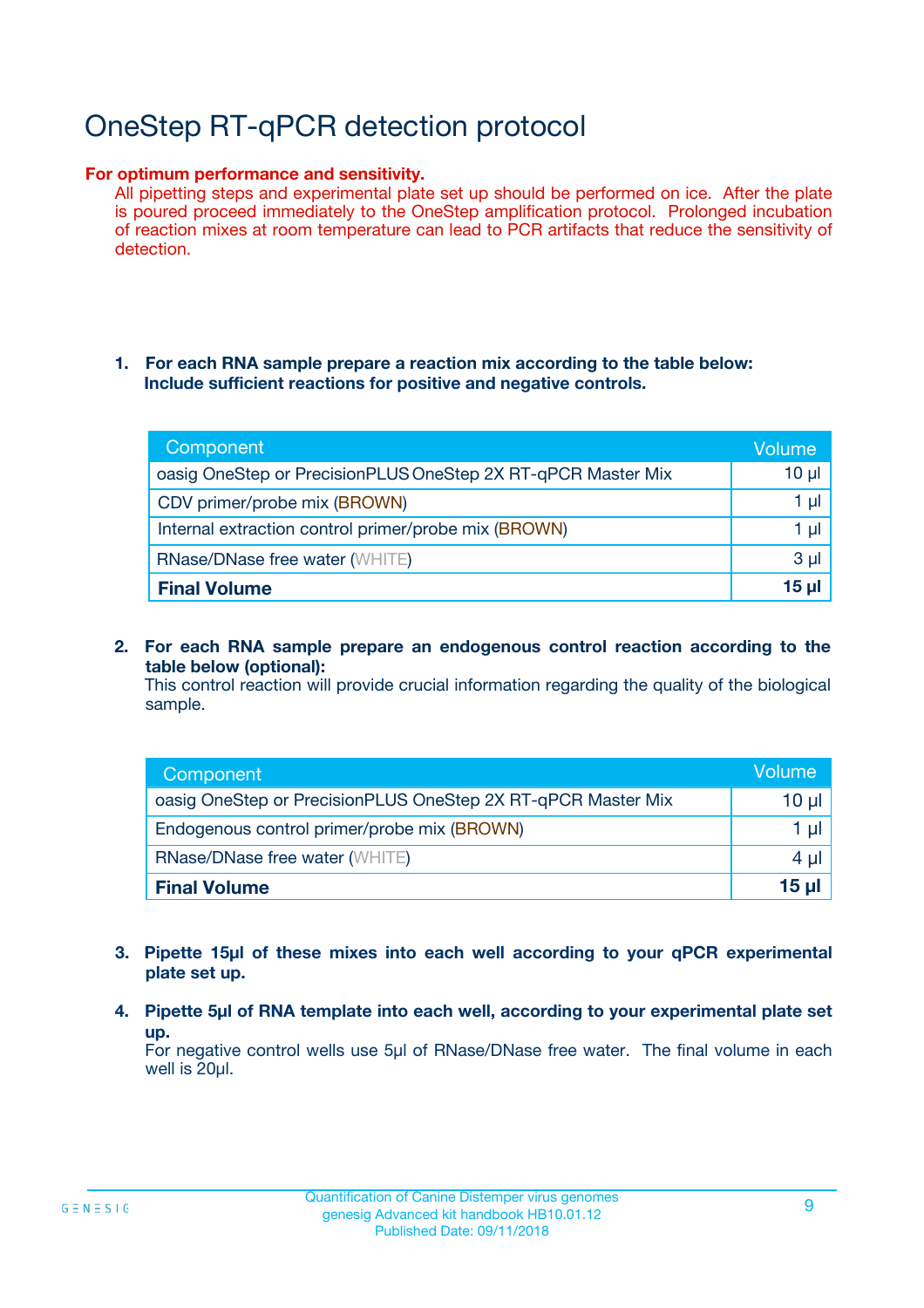**5. If a standard curve is included for quantitative analysis prepare a reaction mix according to the table below:**

| Component                                                    | Volume |
|--------------------------------------------------------------|--------|
| oasig OneStep or PrecisionPLUS OneStep 2X RT-qPCR Master Mix | 10 µl  |
| CDV primer/probe mix (BROWN)                                 |        |
| <b>RNase/DNase free water (WHITE)</b>                        | 4 µl   |
| <b>Final Volume</b>                                          | 15 µl  |

- **6. Preparation of standard curve dilution series.**
	- **1) Pipette 90µl of template preparation buffer into 5 tubes and label 2-6**
	- **2) Pipette 10µl of Positive Control Template (RED) into tube 2**
	- **3) Vortex thoroughly**
	- **4) Change pipette tip and pipette 10 µl from tube 2 into tube 3**
	- **5) Vortex thoroughly**

**Repeat steps 4 and 5 to complete the dilution series**

| <b>Standard Curve</b>         | <b>Copy Number</b>     |
|-------------------------------|------------------------|
| Tube 1 Positive control (RED) | $2 \times 10^5$ per µl |
| Tube 2                        | $2 \times 10^4$ per µl |
| Tube 3                        | $2 \times 10^3$ per µl |
| Tube 4                        | $2 \times 10^2$ per µl |
| Tube 5                        | 20 per µl              |
| Tube 6                        | $2$ per $\mu$          |

**7. Pipette 5µl of standard template into each well for the standard curve according to your plate set-up**

The final volume in each well is 20µl.

### OneStep RT-qPCR Amplification Protocol

Amplification conditions using oasig OneStep or PrecisionPLUS OneStep 2X RT-qPCR Master Mix.

|             | <b>Step</b>                  | <b>Time</b>      | <b>Temp</b> |
|-------------|------------------------------|------------------|-------------|
|             | <b>Reverse Transcription</b> | $10 \text{ min}$ | 55 °C       |
|             | Enzyme activation            | 2 min            | 95 °C       |
| Cycling x50 | Denaturation                 | 10 <sub>s</sub>  | 95 °C       |
|             | <b>DATA COLLECTION *</b>     | 60 s             | 60 °C       |

\* Fluorogenic data should be collected during this step through the FAM and VIC channels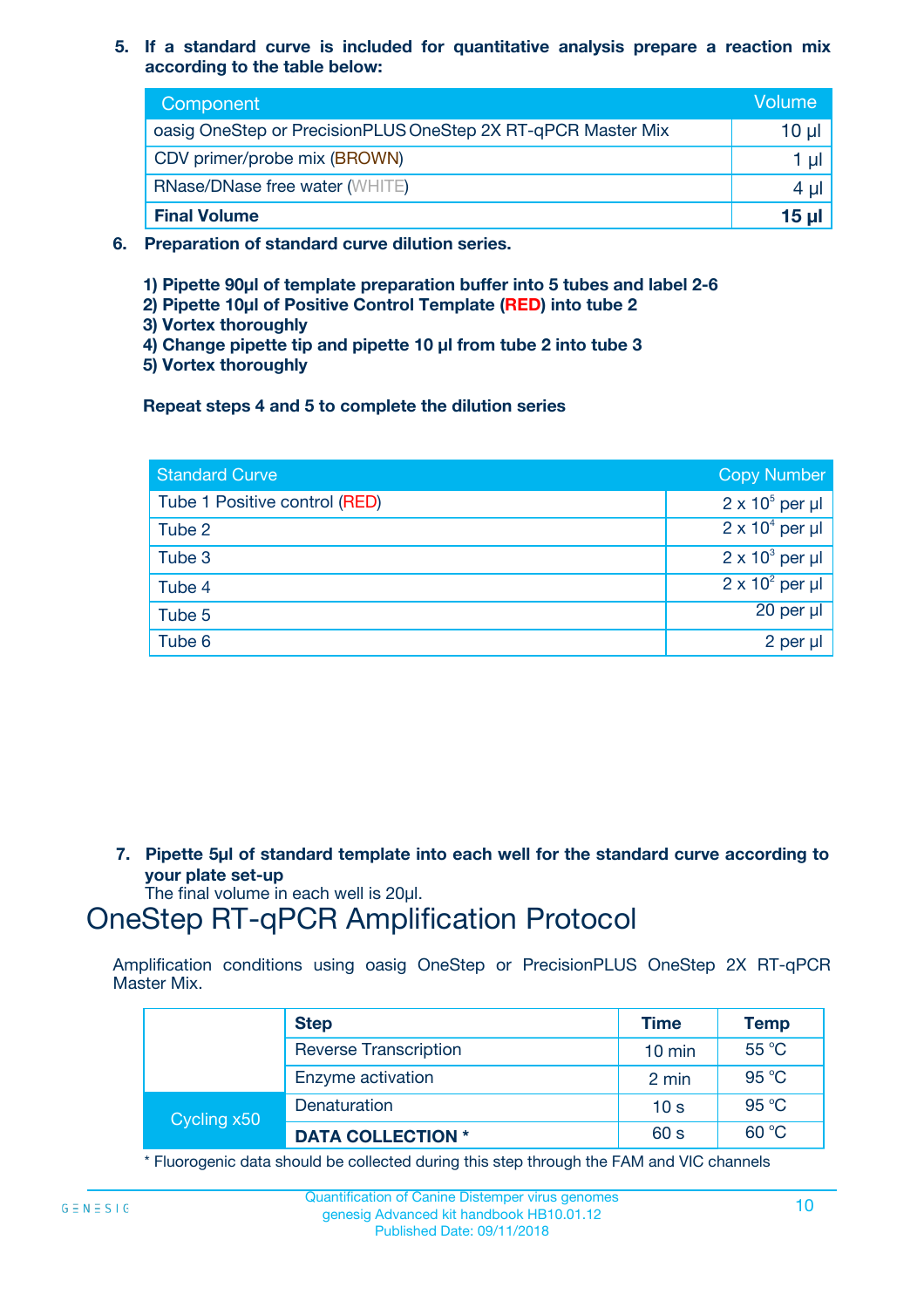### Interpretation of results

| <b>Target</b><br>(FAM) | Internal<br>control<br>(NIC) | <b>Positive</b><br>control | <b>Negative</b><br>control | Interpretation                                                                                                  |
|------------------------|------------------------------|----------------------------|----------------------------|-----------------------------------------------------------------------------------------------------------------|
| $\leq 30$              | $+ 1 -$                      | ÷                          |                            | <b>POSITIVE QUANTITATIVE RESULT</b><br>calculate copy number                                                    |
| > 30                   | ÷                            | ÷                          |                            | <b>POSITIVE QUANTITATIVE RESULT</b><br>calculate copy number                                                    |
| > 30                   |                              | ÷                          |                            | <b>POSITIVE QUALITATIVE RESULT</b><br>do not report copy number as this<br>may be due to poor sample extraction |
|                        | ÷                            | ÷                          |                            | <b>NEGATIVE RESULT</b>                                                                                          |
| $+ 1 -$                | $+ 1 -$                      | ÷                          | $\leq$ 35                  | <b>EXPERIMENT FAILED</b><br>due to test contamination                                                           |
| $+ 1 -$                | $+ 1 -$                      | ÷                          | > 35                       | $\star$                                                                                                         |
|                        |                              | ÷                          |                            | <b>SAMPLE PREPARATION FAILED</b>                                                                                |
|                        |                              |                            |                            | <b>EXPERIMENT FAILED</b>                                                                                        |

Positive control template (**RED**) is expected to amplify between Cq 16 and 23. Failure to satisfy this quality control criterion is a strong indication that the experiment has been compromised.

\*Where the test sample is positive and the negative control is positive with a  $Cq > 35$ , the sample must be reinterpreted based on the relative signal strength of the two results:



If the sample amplifies  $> 5$  Cq earlier than the negative control then the sample should be reinterpreted (via the table above) with the negative control verified as negative.



If the sample amplifies  $< 5$  Cq earlier than the negative control then the positive sample result is invalidated and the result should be determined inconclusive due to test contamination. The test for this sample should be repeated.